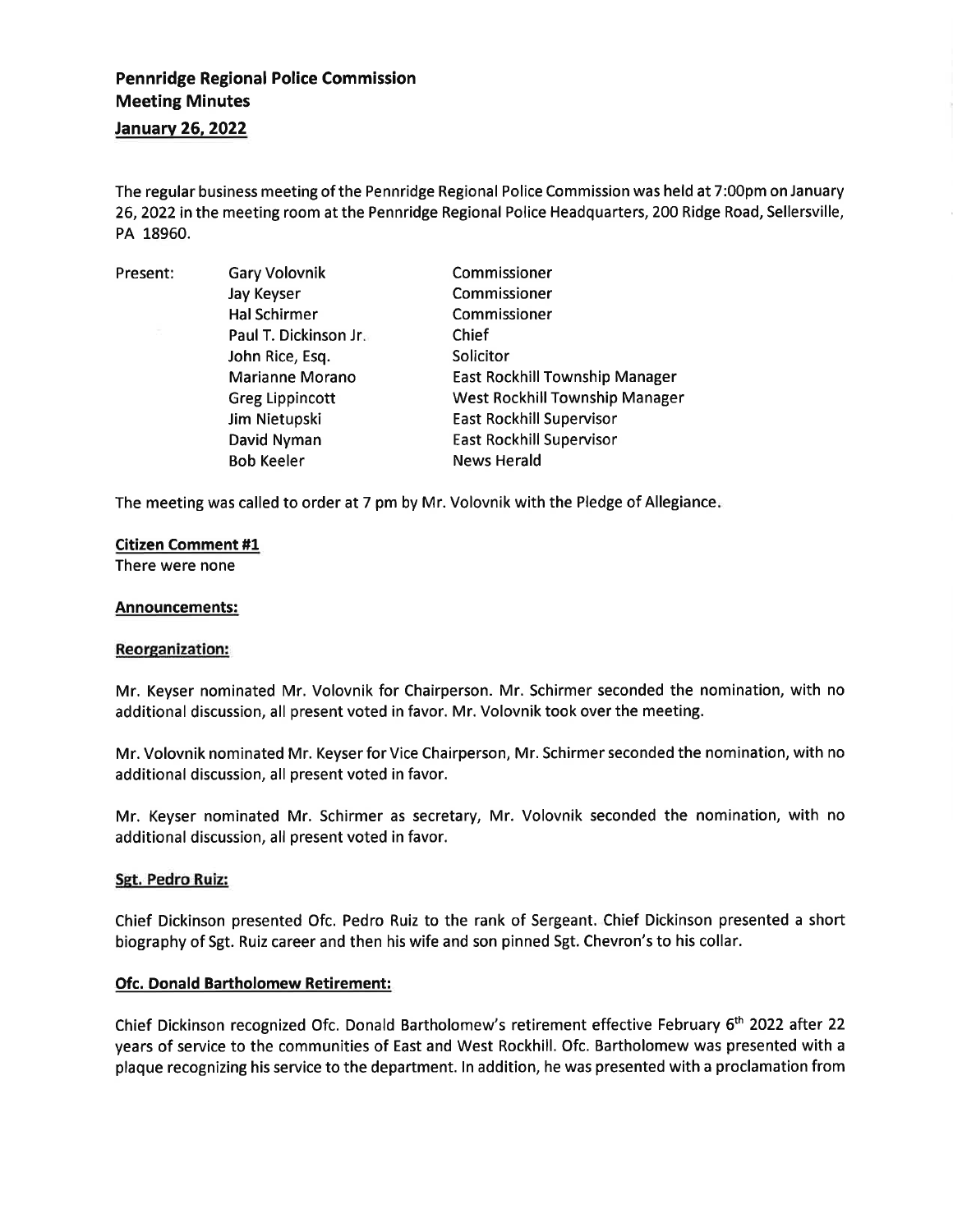the Pennsylvania House of Representatives. Sgt. Maloney presented Ofc. Bartholomew with a shadow box containing many of the patches, badges and awards that were worn by Ofc. Bartholomew.

# Approval of Minutes from December 16<sup>th</sup> 2021 Regular Meeting

On motion by Mr. Keyser, seconded by Mr. Schirmer, to adopt the meeting minutes from the Pennridge Regional Police Commissions' December 16<sup>th</sup> 2021 Regular Meeting. With no additional discussion, all present voted in favor.

# Financial Report: Chief Dickinson

Chief Dickinson read the financial report dated January 26<sup>th</sup> 2022. After payment of the monthly bills totaling \$84,781.16 the total operational account balances equal \$16,601.72. The cash reserve account funds total 5L7O,977 .29.

Of note a revised copy of the bills list was presented due a payment being voided. The revised copy was sent to the township supervisors and public safety committee.

On motion by Mr. Keyser, seconded by Mr. Schirmer, to approve payment of the Bills List dated January 26<sup>th</sup>, 2022 totaling \$ 84,781.16. With no additional discussion, all present voted in favor.

# Chief's Report: Chief Dickinson

Chief Dickinson read the monthly report indicating Department activities for the month of December 2021. Also presented end of year stats in comparison to 2020. The report is on file.

On motion by Mr. Volovnik, seconded by Mr. Schirmer, to approve the Chief's Report as presented. With no additional discussion, all present voted in favor.

#### Solicitors Report: John Rice, Esq.

There was no report from Mr. Rice, however Mr. Rice discussed the history of the department, in acknowledgment of the 30<sup>th</sup> anniversary of the department.

# Old Business

Chief Dickinson provided an update to the Commission regarding the posting of the Part Time position and also that interviews will be held on March  $1<sup>st</sup>$  2022.

#### **New Business**

# Consider Resolution 2O22-0t to acquire liability insurance through Delaware Valley Property tiability Trust

Chief Dickinson presented the board with research pertaining to a change in Property and Liability lnsurance from PIRMA to Delaware Valley Trust. The Chief presented a cost savings of approximately S11,000 and additional benefits for the department. Memorandum part of packet.

Pennridge Regional Police Commission January 26, 2022 Minutes pc.2